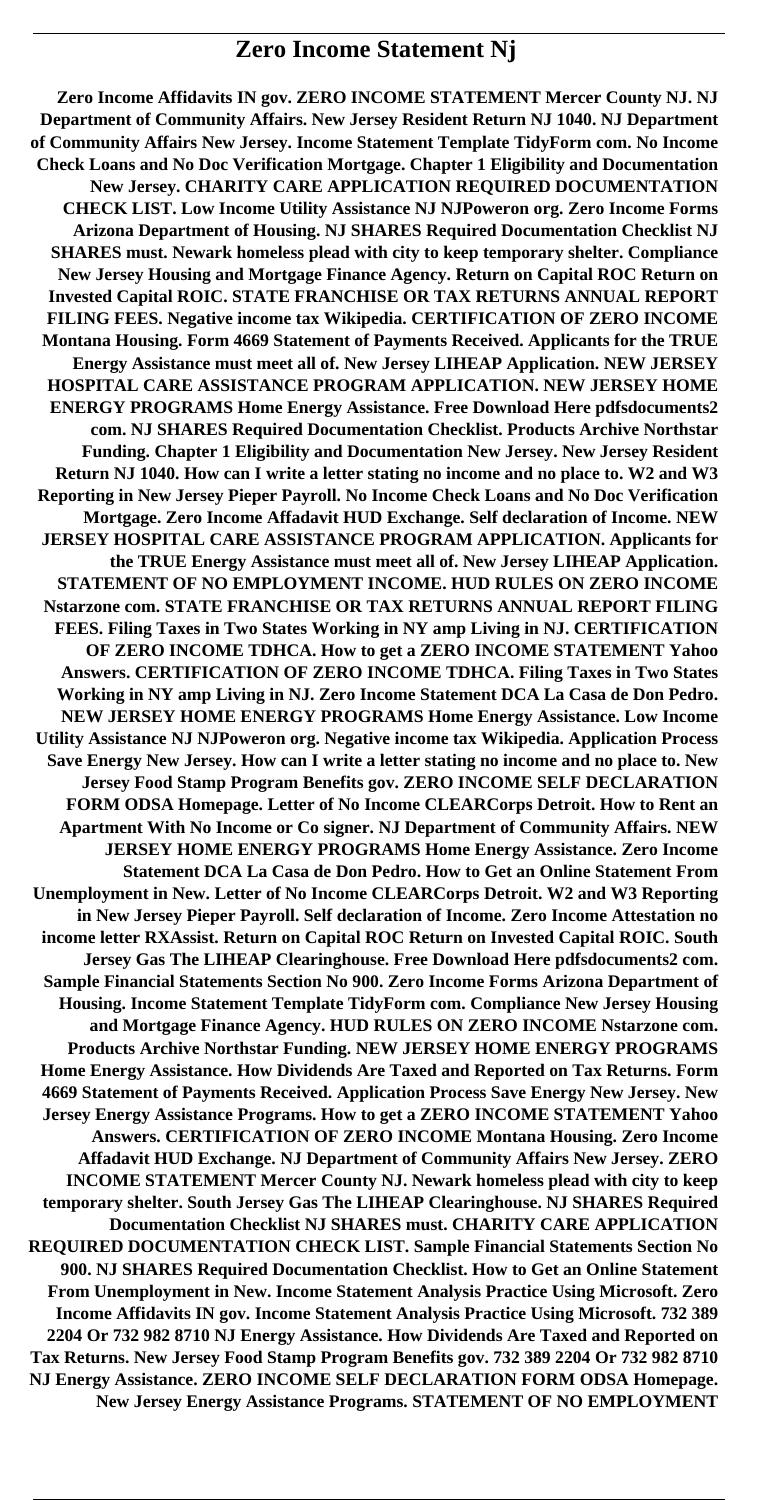# **INCOME. Zero Income Attestation no income letter RXAssist. How to Rent an Apartment With No Income or Co signer**

#### **zero income affidavits in gov**

july 6th, 2018 - 1 zero income affidavits i have applied for rental assistance through the hud esg rapid re housing program regulations require verification of all income from participating households of each household member over the age of 18 without any income'

#### '**zero income statement mercer county nj**

july 13th, 2018 - new jersey department of community affairs low income home energy assistance amp universal service fund programs zero income statement for each individual household member s age 18 or over who are unemployed not full time students'

#### '**NJ Department Of Community Affairs**

July 4th, 2018 - Weatherization Policy Manual Appendix Housing Assistance Housing Production Energy Assistance Community Services

Neighborhood Programs The Following Forms Are DCA Issued Forms And Are To Be Used By All Participating WAP Agencies These

Documents Are Not To Be Altered And Are Required In All Client Files When Applicable Chapter 1 Affidavit Of No Income For Applicant Pdf

#### 46kB Chapter 1''**New Jersey Resident Return NJ 1040**

July 13th, 2018 - 2014 New Jersey Income Tax Resident Return Located To The Right You Will Find An Insert If You Received A Booklet With Your Name And Address Preprinted On The Face Of The If You Received A Booklet With Your Name And Address Preprinted On The Face Of

#### The''**NJ Department of Community Affairs New Jersey**

July 12th, 2018 - Weatherization Policy Manual Appendix Certification of No Income Tax Filing for Member of Household NJ 08625 0800'

#### '**Income Statement Template TidyForm com**

July 10th, 2018 - TidyForm provides a large number of free and hand picked Income Statement Template which can be used for small medium and large sized enterprises You can find practical colorful files in Word Excel PowerPoint and PDF formats'

#### '**No Income Check Loans and No Doc Verification Mortgage**

July 14th, 2018 - Great Northern Mortgage offers mortgage for self employed and super jumbo loans up to 3 000 000 and no income check and no

doc statement program for self NJ'

# '**CHAPTER 1 ELIGIBILITY AND DOCUMENTATION NEW JERSEY JULY 5TH, 2018 - NAME ADDRESS AND SOCIAL SECURITY NUMBER FOR ALL ZERO INCOME CLIENTS TO INCOME VERIFICATION DCA NJ GOV E MAILS SHOULD BE SENT WITH A "READ RECEIPT― REQUEST TO VERIFY RECEIPT BY THE DEPARTMENT THE DEPARTMENT SHALL RESPOND VIA E MAIL WITH VERIFICATION OF**'

# '**CHARITY CARE APPLICATION REQUIRED DOCUMENTATION CHECK LIST** July 12th, 2018 - CHARITY CARE APPLICATION REQUIRED DOCUMENTATION CHECK LIST if you have zero income Proof of New Jersey residency on the date of your service''**low income utility assistance nj njpoweron org**

july 14th, 2018 - if a household member 18 or over does not have income they may fill out a zero income form or write a letter stating that they

have no income which must be signed and dated by the household member proof of residence if you own your home a copy of the current

mortgage statement tax bill or deed<sub>1</sub>, **Zero Income Forms Arizona Department Of Housing**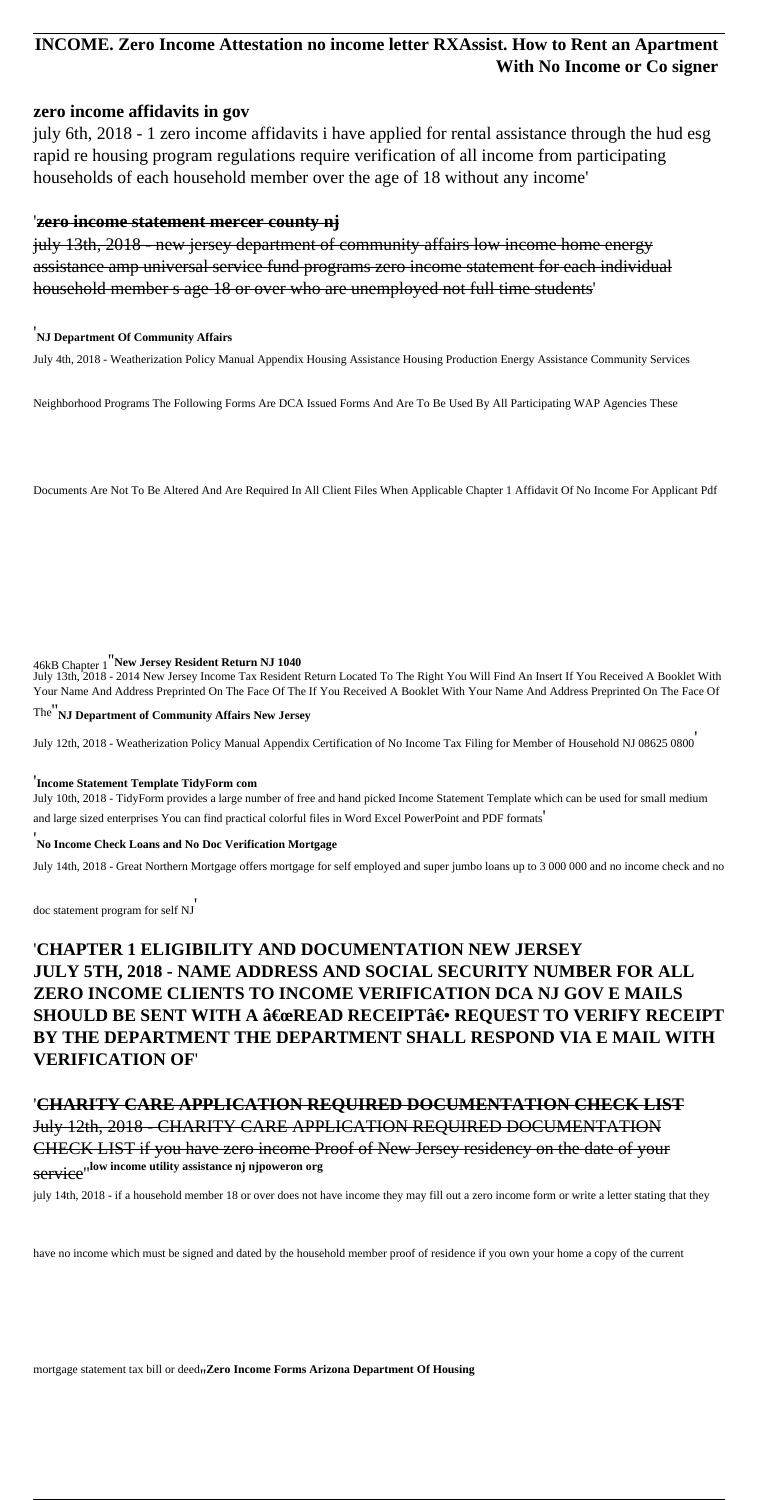# Department Of Housing''**NJ SHARES Required Documentation Checklist NJ SHARES must**

July 11th, 2018 - statement or award letter for the current year rental income pension statement alimony child support self employed self

certifying letter current bank statements showing identified direct deposits with name and''**Newark homeless plead with city to keep temporary shelter**

May 29th, 2018 - With no income he had to leave the Newark apartment he was sharing with a friend The shelter he said offered stability at night while he hunted for a job during the day The shelter he said offered stability at night while he hunted for a job during the day'

#### '**compliance new jersey housing and mortgage finance agency**

july 9th, 2018 - the compliance division is responsible for monitoring all properties with tax credit financing in the state of new jersey certification

#### of zero income'

#### '**Return On Capital ROC Return On Invested Capital ROIC**

June 30th, 2018 - Form 4669 Statement of Payments Received Section and chapter references are to the Internal Revenue Code unless otherwise noted Form 4669 is subject to review by the IRS General Information If a payor withholds less than the correct amount of tax it is liable for the correct amount that it was required to withhold Section 3402 requires employers to withhold income tax on payments of''**Applicants For The TRUE Energy Assistance Must Meet All Of** July 4th, 2018 - Household 18 Or Older Who Has No Income You Must Provide A Zero Income Statement The Letter Should State  $\hat{a} \in \mathbb{R}$  Have Zero Income  $\hat{a} \in \mathbb{S}$  Sign And Date The Letter The Letter Should State  $\hat{a} \in \mathbb{R}$  Have Zero Income  $\hat{a} \in \mathbb{S}$  Sign And Date The Letter

July 2nd, 2018 - After Tax Operating Income The Return On Capital Measures Return Generated On All Capital On The Income Statement And

#### To Adjust This Number For The Tax Liability''**STATE FRANCHISE OR TAX RETURNS ANNUAL REPORT FILING FEES**

# **July 9th, 2018 - STATE FRANCHISE OR ENTITY TAX TAX RETURNS ANNUAL REPORT FILING FEES Alaska Alaska Does Not Require LLCs To Pay A Tax Based On Net Income Unless They**''**negative income tax wikipedia**

july 13th, 2018 - in economics a negative income tax nit is a progressive income tax system where people earning below a certain amount receive supplemental pay from the government instead of paying taxes to the government'

#### '**CERTIFICATION OF ZERO INCOME Montana Housing**

# **June 30th, 2018 - I currently have no income of any kind and there is no imminent change expected in my financial status or employment status during the next 12 months 3 I will be using the following sources of funds to pay for rent and other necessities**''**Form 4669 Statement of Payments Received**

# '**PRODUCTS ARCHIVE NORTHSTAR FUNDING JULY 12TH, 2018 - AT NORTHSTAR FUNDING IN HOBOKEN NJ WE BELIEVE THAT SELLING PROPERTY SHOULDN'T COST YOU A FORTUNE IN CAPITAL GAINS TAXES A 1031 EXCHANGE ALSO KNOWN AS A TAX DEFERRED EXCHANGE IS… A 1031 EXCHANGE ALSO KNOWN AS A TAX DEFERRED EXCHANGE IS…**

#### '**new jersey liheap application**

**july 9th, 2018 - low income households failing to meet their energy needs receive help through low income home energy assistance program liheap the program provides grants in the winter so that such households can pay their heating bills and continue using heating equipment**'

'**NEW JERSEY HOSPITAL CARE ASSISTANCE PROGRAM APPLICATION**

JULY 13TH, 2018 - NEW JERSEY STATE DEPARTMENT OF THE NEW JERSEY HOSPITAL CARE PAYMENT BUSINESS NET INCOME TOTAL AND EXPLANATION OF HOW SUPPORTING YOURSELF FAMILY IF NO INCOME'

'**NEW JERSEY HOME ENERGY PROGRAMS HOME ENERGY ASSISTANCE** JULY 12TH, 2018 - THE LOW INCOME HOME ENERGY ASSISTANCE PROGRAM LIHEAP IS DESIGNED TO HELP LOW INCOME FAMILIES AND INDIVIDUALS MEET

HOME HEATING AND MEDICALLY NECESSARY COOLING COSTS TO BE ELIGIBLE A HOUSEHOLD MUST HAVE A GROSS INCOME AT OR BELOW 200 OF THE FEDERAL POVERTY LEVEL AND BE RESPONSIBLE FOR THE COST OF HEATING''**Free Download Here pdfsdocuments2 com June 17th, 2018 - NO INCOME ZERO INCOME STATEMENT Each adult ages 18 household member reporting no income zero income is required to complete a section below NEW JERSEY HOME ENERGY PROGRAMS Home Energy Assistance**''**NJ SHARES Required Documentation Checklist June 28th, 2018 - Proof of Income NJ SHARES requires proof of the last four rental income pension statement If there are weeks entered with zero income an**'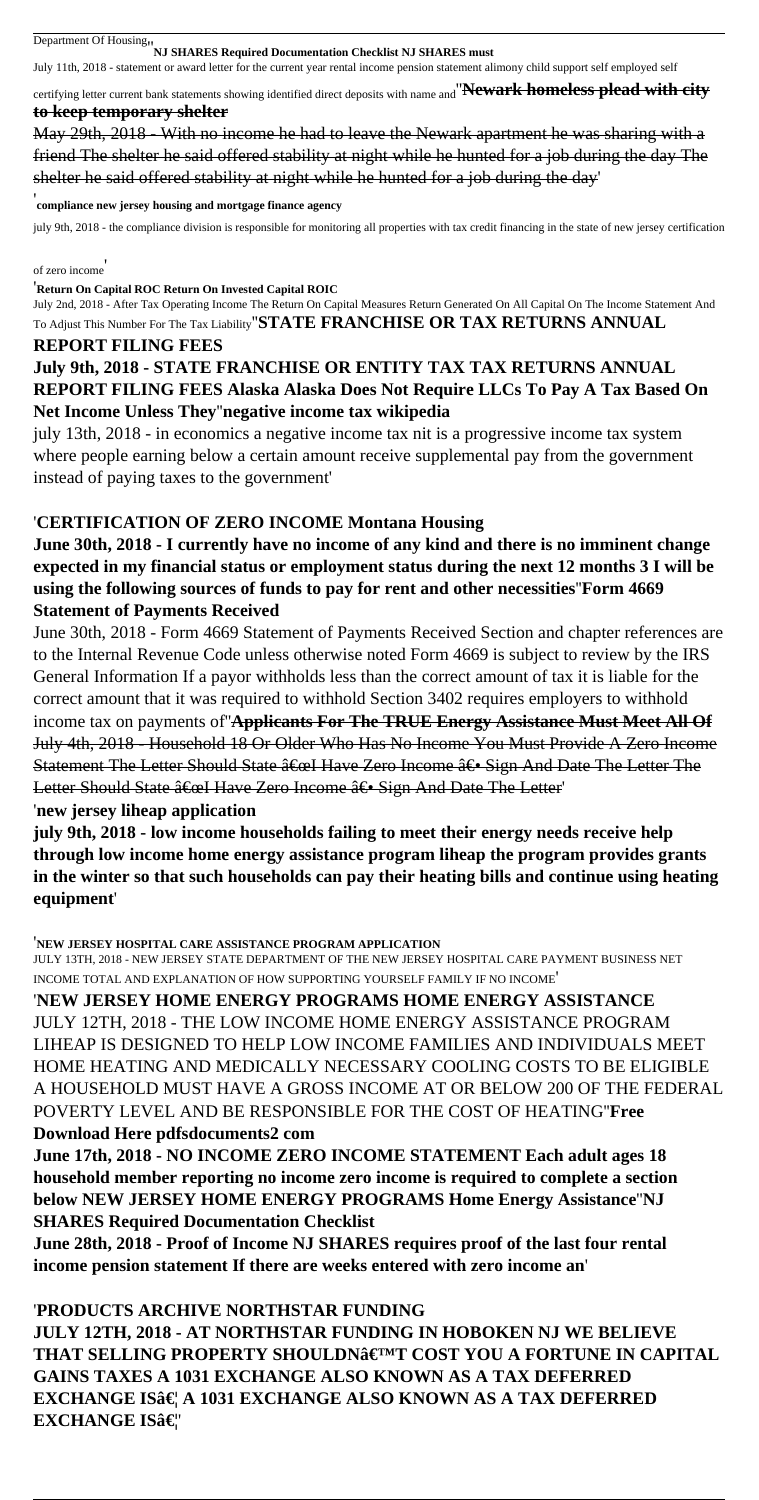#### '*Chapter 1 Eligibility and Documentation New Jersey*

*July 5th, 2018 - Chapter 1 Eligibility and Documentation the accuracy of the statement income clients to income verification dca nj gov E mails should be*'

#### '**New Jersey Resident Return NJ 1040**

July 13th, 2018 - 2014 New Jersey Income Tax Resident Return Located to the right you will find an insert If you received a booklet with your name and address preprinted on the face of the''**How can I write a letter stating no income and no place to**

July 5th, 2018 - How can I write a letter stating no income and no place to live for health insurance and you do not have income''**W2 and W3 Reporting in New Jersey Pieper Payroll**

July 14th, 2018 - All New Jersey based Employers must file a Gross Income Tax and Tax Statement W 2 must be enclosed with the NJ to New

Jersey State funds'

### '**No Income Check Loans and No Doc Verification Mortgage**

July 14th, 2018 - Most of these programs are Full Income and Assets Documentation loans except 12 month bank statement program for self employed borrowers For more details see No Income Check Special Niche Loan Programs page of our website''**zero income affadavit hud exchange**

july 9th, 2018 - zero income affidavit housing opportunities for persons with aids i have applied for emergency or rental assistance through the''**self declaration of income**

july 10th, 2018 - attachment v new york state department of health office of health insurance programs self declaration of income complete the information below only if you have no other way to document your income'

july 13th, 2018 - i recently got my first pay statement and they taxed me nyc income tax but zero for nj income tax is this correct is this correct another question is what is  $\hat{a} \in \mathbb{C}$  expression vork voluntary disability $\hat{a} \in \hat{a}$  in the voluntary deductions section'

'**NEW JERSEY HOSPITAL CARE ASSISTANCE PROGRAM APPLICATION JULY 13TH, 2018 - THE NEW JERSEY HOSPITAL CARE PAYMENT ASSISTANCE PROGRAM CHARITY CARE ASSISTANCE IS FREE OR REDUCED CHARGE CARE WHICH IS PROVIDED TO PATIENTS WHO RECEIVE INPATIENT AND OUTPATIENT SERVICES AT ACUTE CARE HOSPITALS THROUGHOUT THE STATE OF NEW JERSEY HOSPITAL ASSISTANCE AND REDUCED CHARGE CARE ARE**'

*JUNE 22ND, 2018 - A "CERTIFICATION OF ZERO INCOMEâ€*• SHOULD BE *COMPLETED BY ADULT HOUSEHOLD MEMBERS ONLY IF APPROPRIATE IF THERE ARE ANY SOURCES OF INCOME LISTED THAT YOU*''**HOW TO GET A ZERO INCOME STATEMENT YAHOO ANSWERS**

'*APPLICANTS FOR THE TRUE ENERGY ASSISTANCE MUST MEET ALL OF JULY 4TH, 2018 - APPLICANTS FOR THE TRUE ENERGY ASSISTANCE MUST MEET ALL OF THE YOU CAN SHOW PROOF OF A NJ STATE OR NJ INCOME YOU MUST PROVIDE A ZERO INCOME STATEMENT*'

#### '**New Jersey LIHEAP Application**

July 9th, 2018 - Low income households failing to meet their energy needs receive help through Low Income Home Energy Assistance Program in New Jersey your household income'

'**STATEMENT OF NO EMPLOYMENT INCOME JULY 4TH, 2018 - STATEMENT OF NO EMPLOYMENT INCOME DEBTOR IS NOT REQUIRED TO SUBMIT PAYMENT ADVICES OR OTHER EVIDENCE OF PAYMENT UNDER 11 U S C 521 A 1 B IV AND CERTIFIES AS FOLLOWS DEBTOR WAS NOT EMPLOYED AND HAD NO INCOME FROM AN EMPLOYER WITHIN 60 DAYS PRIOR TO THE FILING OF THE PETITION DEBTOR WAS SELF EMPLOYED AND HAD NO INCOME FROM AN EMPLOYER WITHIN 60 DAYS PRIOR TO THE FILING OF THE**''*HUD RULES ON ZERO INCOME Nstarzone com*

*July 11th, 2018 - Appendix VIII contains a Zero Income Form that may be used to assist in determining the actual income of a family reporting zero income A family budget or statement of financial responsibility may be required from the applicant*'

# '**state franchise or tax returns annual report filing fees**

july 9th, 2018 - income unless they have elected to be that has no corporate members statement 220 biennial report 300'

### '**filing taxes in two states working in ny amp living in nj**

## '*CERTIFICATION OF ZERO INCOME TDHCA*

JULY 12TH, 2018 - I RECENTLY GRADUATED FROM COLLEGE AND STILL NOT GET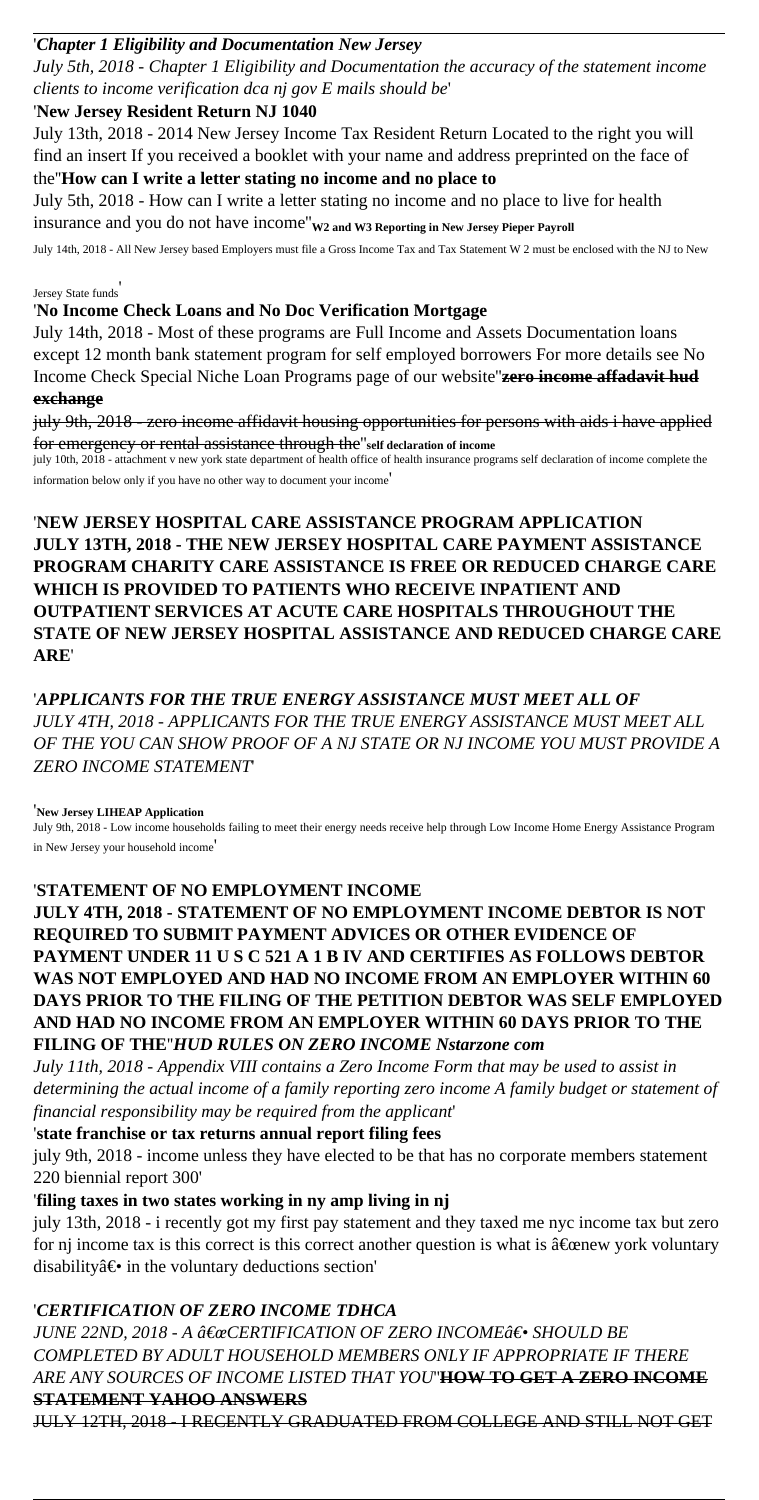A JOB YET SO I HAVE NO INCOME SO WHERE TO APPLY FOR A OFFICIAL ZERO INCOME STATEMENT I LIVE IN NJ''**CERTIFICATION OF ZERO INCOME TDHCA** June 22nd, 2018 - CERTIFICATION OF ZERO INCOME A  $\hat{a} \in \alpha$ Certification of Zero Income $\hat{a} \in \hat{B}$  should be completed by adult household members only if appropriate If there are any sources of income listed that you the applicant need clarification on please contact the Contract Administrator Owner or Management Office Personnel''**Filing Taxes In Two States Working In NY Amp Living In NJ** July 13th, 2018 - Filing Taxes In Two States Working In 171 Responses To "Filing Taxes In Two States Working In NY Amp Living In NJ

Depending On How Your Income Statement''**zero income statement dca la casa de don pedro**

july 2nd, 2018 - new jersey department of community affairs low income home energy assistance amp universal service fund programs zero

income statement for each individual household member s age 18 or over who are unemployed not full time students,

### '**NEW JERSEY HOME ENERGY PROGRAMS Home Energy Assistance**

July 12th, 2018 - USF Is A Program Created By The State Of New Jersey To Help Make Natural Gas And Please Call Your LIHEAP USF Application Zero Income Statement'

#### '*low income utility assistance nj njpoweron org*

*july 14th, 2018 - nj energy assistance we help low income households in nj who need help paying their gas electric and oil bills*'

#### '*negative income tax wikipedia*

*july 13th, 2018 - a negative income tax is intended to create a single system that would not only pay for the new jersey income maintenance experiment trenton passaic*'

#### '**Application Process Save Energy New Jersey**

July 12th, 2018 - NJ SHARES NAAC Application Process They Must Sign The Affidavit Of No Income For Member Copy Of SSI Monthly Benefit Statement Samples Of All Other Income''**HOW CAN I WRITE A LETTER STATING NO INCOME AND NO PLACE TO** JULY 5TH, 2018 - HOW CAN I WRITE A LETTER STATING NO INCOME AND NO PLACE TO LIVE FOR HEALTH INSURANCE OR A HOMELESS SHELTER IF IT S A FAMILY MEMBER OR A FRIEND AND YOU DO NOT HAVE INCOME YOU MAY HAVE TO PROVIDE THEIR HOUSEHOLD INCOME IF THEY ARE SUPPORTING YOU SOMETHING TO CONSIDER YOU AREN T GOING TO GET ANYWHERE WITH A LETTER IF YOU CAN GET AN APPOINTMENT YOU LL HAVE BETTER LUCK FACE TO FACE'

### '**new jersey food stamp program benefits gov**

july 14th, 2018 - program description the united states department of agriculture s usda supplemental nutrition assistance program snap formerly known as the food stamp program provides food benefits access to a healthy diet and education on food preparation and nutrition to low income households''*ZERO INCOME SELF DECLARATION FORM ODSA HOMEPAGE JULY 6TH, 2018 - ENERGY ASSISTANCE PROGRAM – ZERO INCOME SELF DECLARATION FORM PLEASE COMPLETE AND SIGN THIS FORM IF YOU HAVE CLAIMED ZERO OR NO INCOME ON THE ATTACHED APPLICATION*'

### '**Letter of No Income CLEARCorps Detroit**

July 3rd, 2018 - Statement of No Income To Whom It May Concern I have not had any income for the past three months I am Please check all that apply'

#### '**how to rent an apartment with no income or co signer**

june 26th, 2017 - renting an apartment when you have no income or co signer requires assertive discussions and the ability to prove you can and will pay the rent knowing landlords need confidence in you prepare your proof before you walk in the door maybe you re new in town and haven t gotten a job yet perhaps'

#### '*NJ Department of Community Affairs*

*July 4th, 2018 - Weatherization Policy Manual Appendix Certification of No Income Tax Filing for Member of Household NJ 08625 0800*'

'**new jersey home energy programs home energy assistance**

**july 12th, 2018 - this means documented new jersey residents who are low income may be eligible for free or low cost health insurance that covers zero income statement for other**' '**Zero Income Statement DCA La Casa de Don Pedro**

July 2nd, 2018 - NEW JERSEY DEPARTMENT OF COMMUNITY AFFAIRS LOW INCOME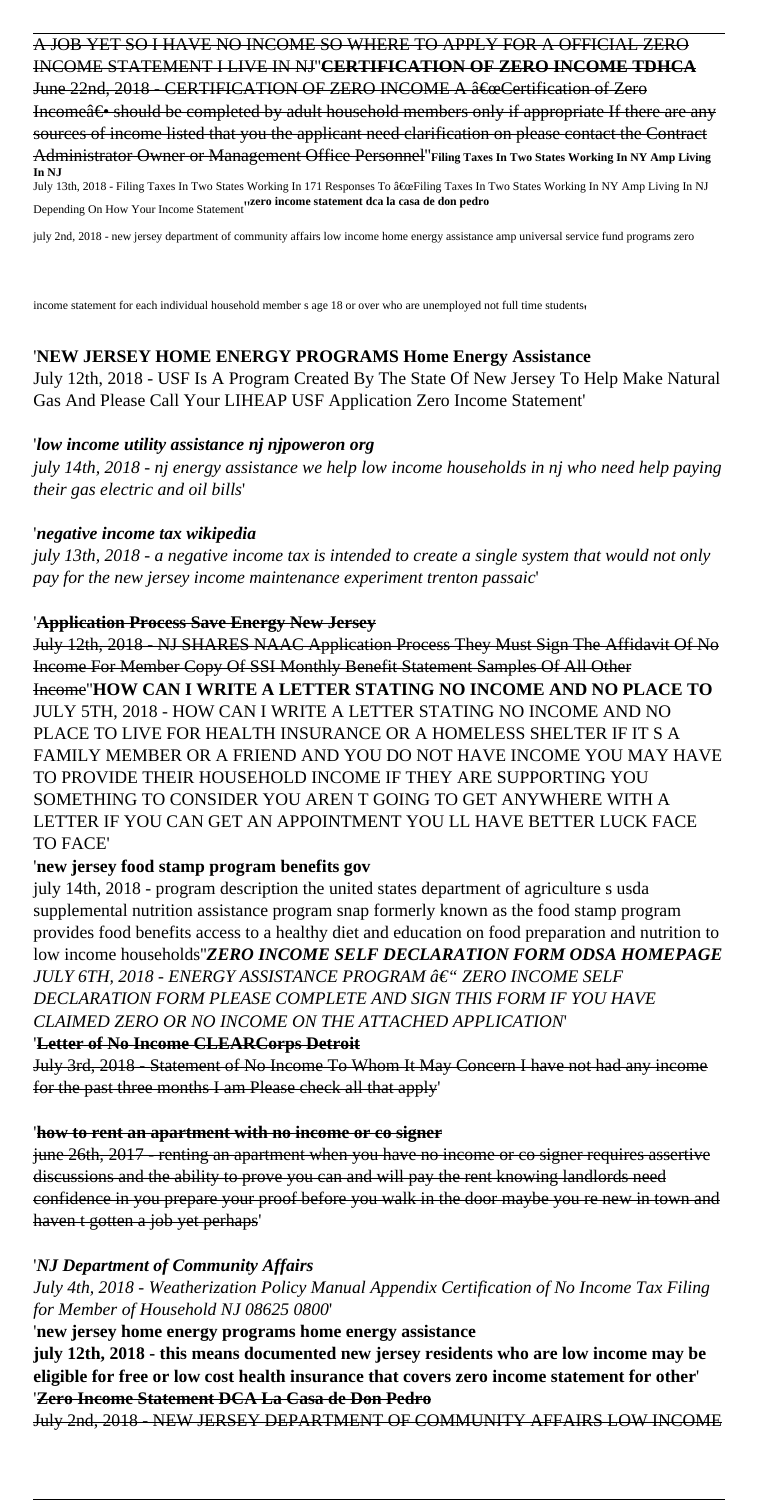HOME ENERGY ASSISTANCE amp UNIVERSAL SERVICE FUND PROGRAMS ZERO

INCOME STATEMENT For each individual household member s age 18 or over who are unemployed not full time students'

'**How to Get an Online Statement From Unemployment in New**

**July 13th, 2018 - Verification of income is one of the reasons that a person receiving unemployment in New Jersey can have for wanting to see a statement If you are applying for financial**'

# '*LETTER OF NO INCOME CLEARCORPS DETROIT*

*JULY 3RD, 2018 - STATEMENT OF NO INCOME TO WHOM IT MAY CONCERN I HAVE NOT HAD ANY INCOME FOR THE PAST THREE MONTHS I AM PLEASE CHECK ALL THAT APPLY*'

# '**W2 and W3 Reporting in New Jersey Pieper Payroll**

July 14th, 2018 - All New Jersey based Employers must file a Gross Income Tax Reconciliation of Tax Withheld Form NJ W 3 each year to report the total monthly tax remitted wages paid and withholdings Registered employers must file Form NJ W 3 even if no wages were paid and no tax was withheld during the year The due date for filing the reconciliation is on''*self declaration of income*

*july 10th, 2018 - office of health insurance programs self declaration of income complete the information below only if you have no other way to document your income*'

'**ZERO INCOME ATTESTATION NO INCOME LETTER RXASSIST JULY 12TH, 2018 - ZERO INCOME ATTESTATION NO INCOME LETTER FILED IN SAMPLE PROGRAM DOCUMENTS FINANCIAL FORMS PATIENT ASSISTANCE PROGRAMS TOOLS FOR STARTING A MEDICATION ACCESS PROGRAM EXAMPLE OF ZERO INCOME ATTESTATION NO INCOME LETTER**'

# '**Return On Capital ROC Return On Invested Capital ROIC**

July 2nd, 2018 - Return On Capital ROIC Operating Income T 1 Tax Rate Book Value Of Invested Capital T 1 There Are Four Key Components To This Definition The First Is The Use Of Operating Income Rather Than Net Income In The Numerator The Second Is The Tax Adjustment To This Operating Income Computed As A Hypothetical Tax Based On An Effective Or Marginal Tax Rate The Third Is The Use Of Book Values'

# '**South Jersey Gas The LIHEAP Clearinghouse**

June 17th, 2018 - South Jersey Gas Low Income Rate Assistance Lifeline Assistance Program Funded from the New Jersey general fund Lifeline provides a credit on electric or natural gas bills of 225 per year to disabled and senior homeowners and tenants''*Free Download Here Pdfsdocuments2 Com*

*June 17th, 2018 - Zero Income Statement Nj Pdf Free Download Here ZERO INCOME STATEMENT Washtenaw County Michigan Http Www Ewashtenaw Org Government Departments Cmhpsm Provider*'

# '**sample financial statements section no 900**

july 13th, 2018 - sample financial statements section no 900 page no purpose 1 frequency of report distribution 2 reports required by the ncua 2 format of financial reports 3 description of financial reports 3 statement of financial condition 3 figure 9 1 4 figure 9 2 5 statement of income 6 classifying outstanding loans 6 other loan information 6 miscellaneous information 6 supporting schedules for financial''**Zero Income Forms Arizona Department Of Housing**

#### June 26th, 2018 - 1110 W Washington 280 Phoenix AZ 85007 TTY 602 771 1001 Find In Google Maps'

#### '**Income Statement Template TidyForm Com**

July 10th, 2018 - Sample Balance Sheet And Income Statement Excel File Type XLS Pages 2 Page S Size 29 KB Download'

#### '**compliance new jersey housing and mortgage finance agency**

july 9th, 2018 - the compliance division is responsible for monitoring all properties with tax credit financing in the state of new jersey the hmfa

requires annual owner compliance certifications by january 31,

# '**HUD RULES ON ZERO INCOME NSTARZONE COM JULY 11TH, 2018 - DEALING WITH FAMILIES THAT REPORT NO INCOME THE ACTUAL INCOME OF A FAMILY REPORTING ZERO INCOME A FAMILY BUDGET OR STATEMENT OF FINANCIAL**''**products archive northstar funding**

july 12th, 2018 - at northstar funding in hoboken nj we believe that selling property shouldn't bank statement mortgage programs for the no

income verification commercial'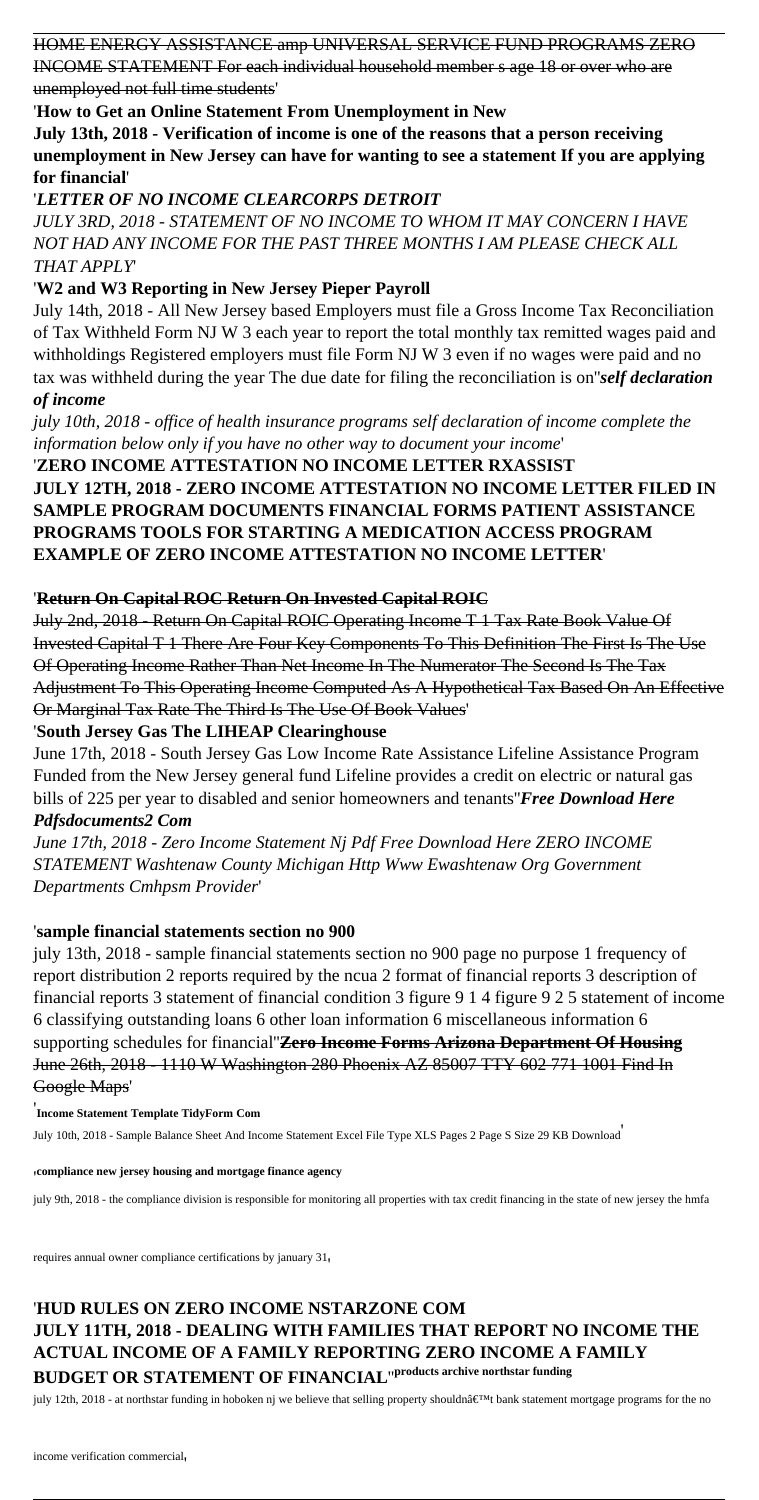## '*new jersey home energy programs home energy assistance*

*july 12th, 2018 - usf is a program created by the state of new jersey to help make natural gas and electric bills more affordable for low income households if you are eligible usf can lower the amount you pay for gas and electricity to be eligible a household must have a gross income at or below 175 of the federal poverty level and pay more than 3 of its annual income for electric or more than 3 for*'

# '*HOW DIVIDENDS ARE TAXED AND REPORTED ON TAX RETURNS*

*DECEMBER 9TH, 2017 - DIVIDENDS CAN BE TAXED EITHER AT THE ORDINARY INCOME TAX RATES OR AT THE PREFERRED LONG TERM CAPITAL GAINS TAX RATES DIVIDENDS THAT QUALIFY FOR THE LOWER LONG TERM CAPITAL GAINS TAX RATES ARE CALLED QUALIFIED DIVIDENDS THEY RE TAXED AT RATES OF 0 15 OR 20 PERCENT DEPENDING ON YOUR TAX BRACKET*'

### '**FORM 4669 STATEMENT OF PAYMENTS RECEIVED**

JUNE 30TH, 2018 - FORM 4669 STATEMENT OF PAYMENTS RECEIVED FOR PAYMENTS SUBJECT TO INCOME TAX WITHHOLDING PAYMENTS SUBJECT TO BACKUP WITHHOLDING'

#### '**Application Process Save Energy New Jersey**

July 12th, 2018 - If Someone Has "0― Income Over The Age Of 18 They Must Sign The Affidavit Of No Income For Member And Form 8821 For Tax Verification Copy Of Social Security Benefits Award Letter If Applicable Including Children Benefits Or Copy Of 1099 End Of Year Statement For All Social Security If You Do Not Have The Award Letter'

### '*new jersey energy assistance programs*

*july 8th, 2018 - new jersey energy assistance programs the low income home energy assistance program liheap is a federally funded program that helps families and individuals with their energy bills new jersey s program is administered by the department of community affairs division of housing and community resources it provides for heating assistance*'

June 17th, 2018 - South Jersey Gas Low Income Rate Assistance Lifeline Assistance Program Funded From The New Jersey General Fund Lifeline Provides A Credit On Electric Or Natural Gas Bills Of 225 Per Year To Disabled And Senior Homeowners And Tenants''NJ SHARES Required

### '**How to get a ZERO INCOME STATEMENT Yahoo Answers**

July 12th, 2018 - my family is applying a home energy assistance we need to provide the zero income statement for the family member who s over 18 i recently graduated from college and still not get a job yet so I have no income'

### '**certification of zero income montana housing**

**june 30th, 2018 - zero income verification a statement on the amount that they assist you with on a reoccurring basis mboh 6 23 10 basic necessity paid by amount due or**' '**ZERO INCOME AFFADAVIT HUD EXCHANGE**

JULY 9TH, 2018 - ZERO INCOME AFFIDAVIT HOUSING OPPORTUNITIES FOR PERSONS WITH AIDS I HAVE APPLIED FOR EMERGENCY OR RENTAL ASSISTANCE THROUGH THE'

#### '**NJ Department of Community Affairs New Jersey**

July 12th, 2018 - Weatherization Policy Manual Appendix Housing Assistance Housing Production Energy Assistance Community Services Neighborhood Programs The following Forms are DCA issued forms and are to be used by all participating WAP agencies These documents are not to be altered and are required in all client files when applicable Chapter 1 Affidavit of No Income for Applicant pdf 46kB Chapter

#### <sup>1</sup>''**ZERO INCOME STATEMENT Mercer County NJ July 13th, 2018 - NEW JERSEY DEPARTMENT OF COMMUNITY AFFAIRS LOW**

# **INCOME HOME ENERGY ASSISTANCE Amp UNIVERSAL SERVICE FUND PROGRAMS ZERO INCOME STATEMENT For Each Individual Household Member S Age 18 Or Over Who Are Unemployed Not Full Time Students**'

'**Newark Homeless Plead With City To Keep Temporary Shelter**

May 29th, 2018 - Kevin Williams Spent 17 Years Of His Life In Prison What He Can T Handle Is The Possibility Come The End Of June Of

Living On The Streets When The City Of Newark Closes The Temporary Shelter Where He S Been Staying For The Past Two Months What Am

I Going To Do He Said After Hearing The News'

#### '**South Jersey Gas The LIHEAP Clearinghouse**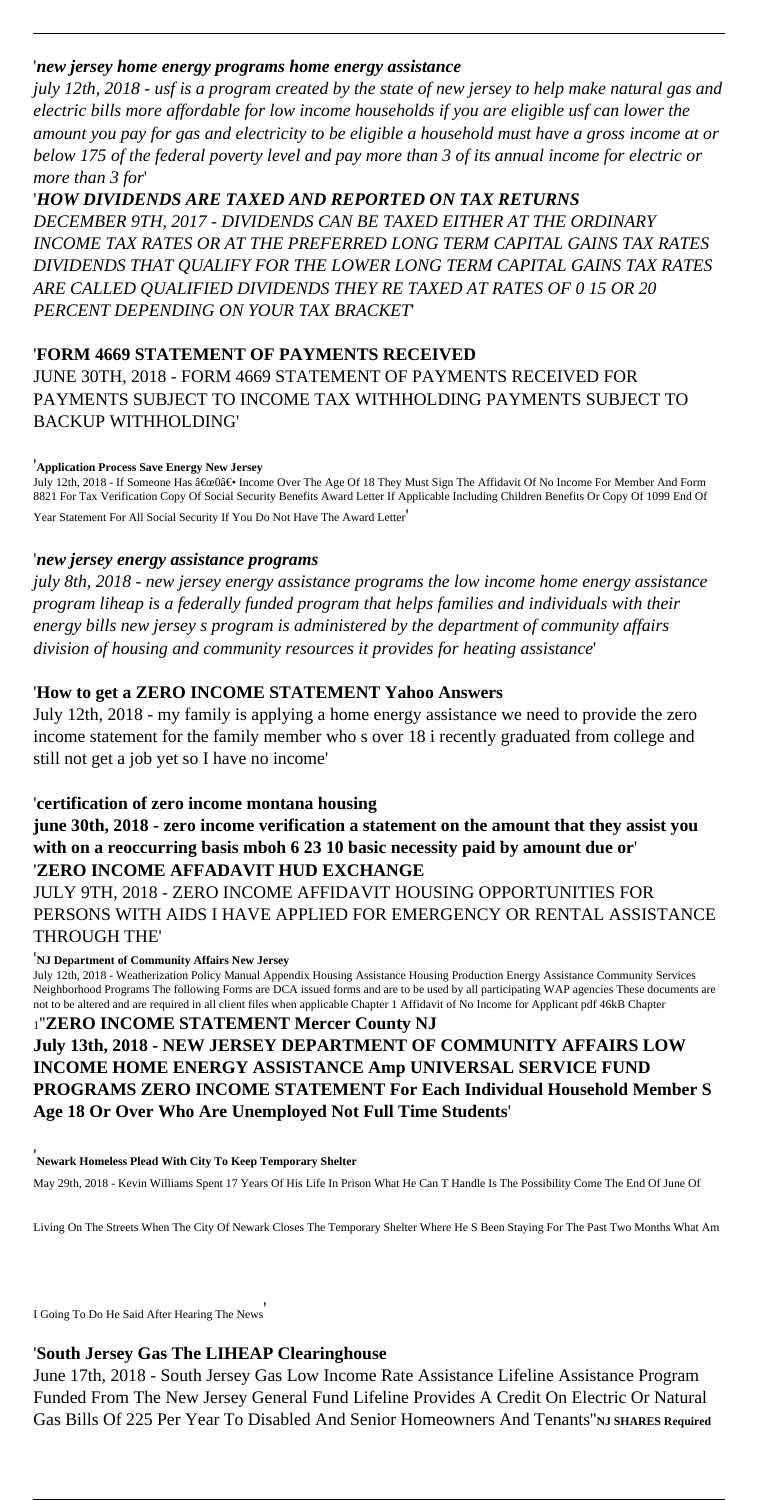#### **Documentation Checklist NJ SHARES must**

July 11th, 2018 - NJ SHARES Required Documentation Checklist NJ SHARES must receive these rental income pension statement If there are weeks entered with zero income'

#### '**CHARITY CARE APPLICATION REQUIRED DOCUMENTATION CHECK LIST**

July 12th, 2018 - purposes directly related to my eligibility for the New Jersey Hospital Care Program Charity Care and or New Jersey Medicaid

Photostat copies of the authorization will be considered as valid as the original.

#### '*sample financial statements section no 900*

*july 13th, 2018 - sample financial statements section no 900 page no purpose 1 frequency of report distribution 2 reports required by the ncua 2 statement of income 6*"<sub>NJ SHARES Required</sub> **Documentation Checklist**

June 28th, 2018 - Proof of Income NJ SHARES requires proof of the last four consecutive weeks' of income from the date of the application

for all contributing household members This includes paystubs Basic 1 SEG Inquiry printout Page 13 Exhibit A AND the Department of Labor

LOOPS printout Page 14 Exhibits B amp C Social Security statement or award letter for the current year rental income pension'

february 3rd, 2018 - practice income statement analysis with a real statement share flip pin email  $\hat{a} \in \hat{e} \hat{a} \in \hat{e} \hat{e} \in \hat{e}$  one of the best ways to learn income statement analysis is to actually practice reading real world income statements see how they differ notice what is similar don bayley getty images

#### '**How To Get An Online Statement From Unemployment In New**

July 13th, 2018 - Verification Of Income Is One Of The Reasons That A Person Receiving Unemployment In New Jersey Can Have For Wanting To See A Statement If You Are Applying For Financial Assistance A Loan Or Declaring Bankruptcy You Typically Must Show Proof Of Income'

#### '*Income Statement Analysis Practice Using Microsoft*

*February 3rd, 2018 - If you want to learn how to analyze an income statement Practice Income Statement Analysis with a Real Statement Share Flip Pin Email*' '**Zero Income Affidavits IN Gov**

July 6th, 2018 - Zero Income Affidavits I Have Applied For Rental Assistance Through The HUD ESG Rapid Re Housing Program Regulations

Require Verification Of All Income From'

#### '**income statement analysis practice using microsoft**

by joshua kennon updated february 04 2018 the best way to learn how to read and analyze an income statement is to'

#### '**732 389 2204 Or 732 982 8710 NJ Energy Assistance**

June 26th, 2018 - 59 Broad Street Eatontown New Jersey 07724 20 Gibson Place Suite 200 Freehold New Jersey 07728 do swear that I am above the age of 18 and I have no income''**HOW DIVIDENDS ARE TAXED AND REPORTED ON TAX RETURNS** DECEMBER 9TH, 2017 - IF YOU FALL INTO THE 10 OR 15 PERCENT TAX BRACKET YOUR TAX RATE ON DIVIDENDS IS ZERO YOU MUST INCLUDE THE DIVIDEND INCOME WITH YOUR OTHER INCOME FOR PURPOSES OF DETERMINING YOUR TAX BRACKET''**New Jersey Food Stamp Program Benefits gov**

July 14th, 2018 - New Jersey Food Stamp Program Managing Agency New Jersey access to a healthy diet and education on food preparation and

nutrition to low income households''**732 389 2204 Or 732 982 8710 NJ Energy Assistance June 26th, 2018 - Aware Income Is Any Monetary Payment Received Income Includes But Is Not Limited To Money Income Includes But Is Not Limited To Money Received From An Employer Unemployment Social Security Pension TANF WFLNG And Real**'

'**ZERO INCOME SELF DECLARATION FORM ODSA Homepage July 6th, 2018 - John R Kasich Governor David Goodman Director ENERGY ASSISTANCE PROGRAM – ZERO INCOME SELF DECLARATION FORM Please complete and sign this form if you have claimed zero or no income on the attached application**'

'**NEW JERSEY ENERGY ASSISTANCE PROGRAMS JULY 8TH, 2018 - NEW JERSEY ENERGY ASSISTANCE PROGRAMS THE LOW INCOME HOME ENERGY ASSISTANCE PROGRAM LIHEAP IS A FEDERALLY FUNDED PROGRAM THAT HELPS FAMILIES AND INDIVIDUALS WITH THEIR ENERGY BILLS**''**STATEMENT OF NO EMPLOYMENT INCOME** JULY 4TH, 2018 - UNITED STATES BANKRUPTCY COURT NORTHERN DISTRICT OF FLORIDA CASE NO CHAPTER STATEMENT OF NO EMPLOYMENT INCOME DEBTOR